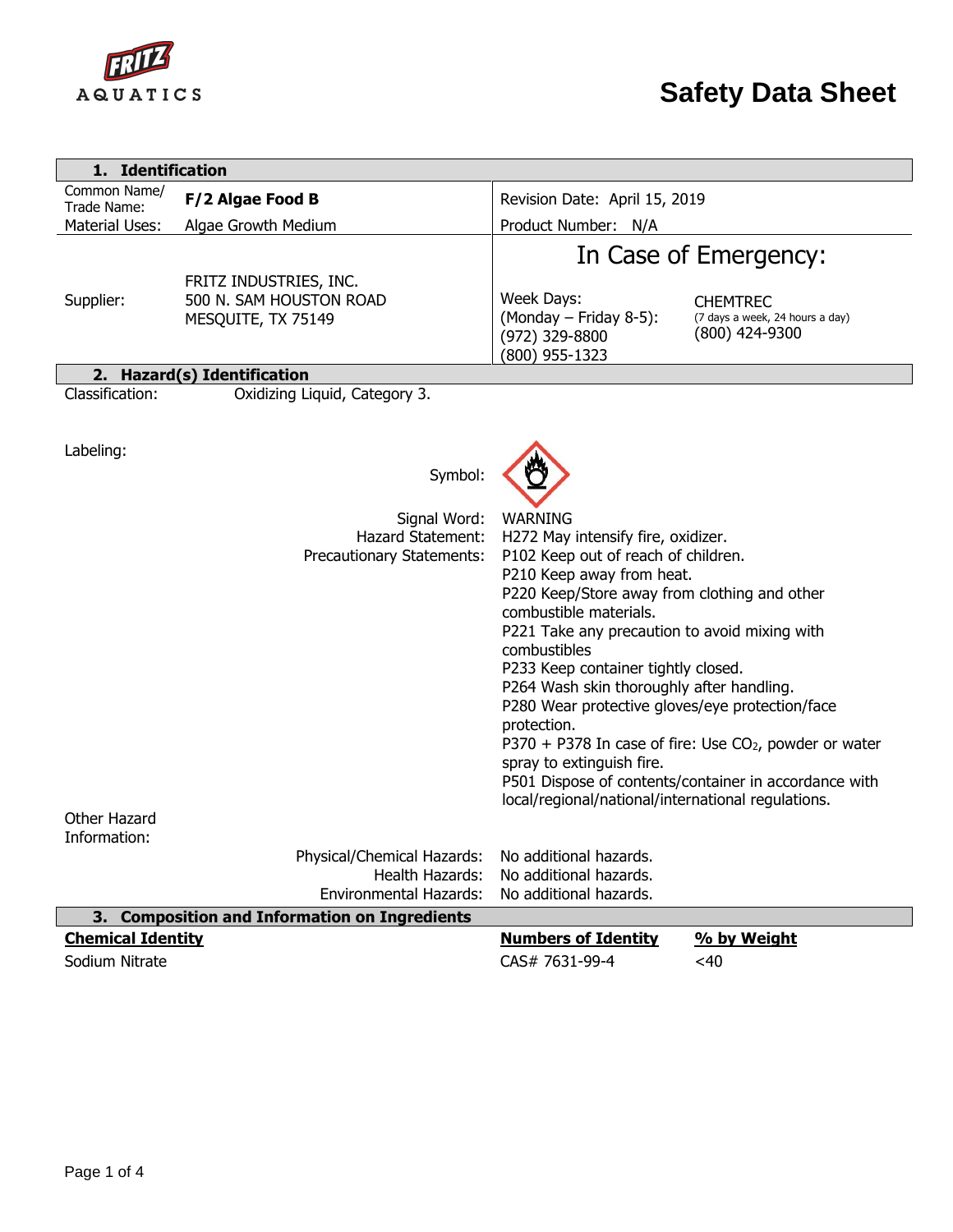| 4. First Aid Measures                                               |                |                                                                                                                                                |                                                          |                                                                                       |  |
|---------------------------------------------------------------------|----------------|------------------------------------------------------------------------------------------------------------------------------------------------|----------------------------------------------------------|---------------------------------------------------------------------------------------|--|
| <b>Inhalation:</b>                                                  |                | If inhaled, remove to fresh air. If breathing is difficult, give oxygen. If not                                                                |                                                          |                                                                                       |  |
|                                                                     |                |                                                                                                                                                |                                                          | breathing, give artificial respiration. If respiratory irritation, dizziness, nausea, |  |
|                                                                     |                |                                                                                                                                                | or unconsciousness occurs, seek medical attention.       |                                                                                       |  |
| <b>Skin Contact:</b>                                                |                |                                                                                                                                                |                                                          | Remove contaminated clothing and wash contact areas with soap and water.              |  |
|                                                                     |                | Launder contaminated clothing before reuse. If irritation develops and persists,                                                               |                                                          |                                                                                       |  |
|                                                                     |                | seek medical attention.                                                                                                                        |                                                          |                                                                                       |  |
| <b>Eye Contact:</b>                                                 |                |                                                                                                                                                |                                                          | Do not rub eyes. Immediately flush eyes with water for at least 15 minutes,           |  |
|                                                                     |                |                                                                                                                                                |                                                          | while keeping eyelids open. If irritation develops and persists, seek medical         |  |
|                                                                     |                | attention.                                                                                                                                     |                                                          |                                                                                       |  |
| <b>Ingestion:</b>                                                   |                | If swallowed, do not induce vomiting. Give plenty of water to dilute. If nausea                                                                |                                                          |                                                                                       |  |
|                                                                     |                |                                                                                                                                                | or gastric irritation develops, seek medical attention.  |                                                                                       |  |
| 5.<br><b>Fire and Explosion Data</b><br><b>General Information:</b> |                |                                                                                                                                                |                                                          |                                                                                       |  |
|                                                                     |                | Product is not flammable or combustible.                                                                                                       |                                                          |                                                                                       |  |
| <b>Suitable Extinguishing Media:</b>                                |                |                                                                                                                                                | Use suitable media to extinguish surrounding fire.       |                                                                                       |  |
| <b>Unsuitable Extinguishing Media:</b>                              |                | None known.                                                                                                                                    |                                                          |                                                                                       |  |
| <b>Specific Hazards in Case of Fire:</b>                            |                | Sodium nitrate is an oxidizer and will release oxygen gas upon decomposition,                                                                  |                                                          |                                                                                       |  |
|                                                                     |                | which may intensify the fire.                                                                                                                  |                                                          |                                                                                       |  |
| <b>Special Protective Equipment and</b>                             |                | Full protective clothing and approved self-contained breathing apparatus                                                                       |                                                          |                                                                                       |  |
| <b>Precaution for Fire Fighters:</b>                                |                | required for fire personnel.                                                                                                                   |                                                          |                                                                                       |  |
| 6. Accidental Release Measures                                      |                |                                                                                                                                                |                                                          |                                                                                       |  |
| <b>Personal Precautions:</b>                                        |                |                                                                                                                                                |                                                          | Avoid contact with material. Use proper personal protective equipment, see            |  |
|                                                                     |                |                                                                                                                                                | section 8. Spilled material may cause a slipping hazard. |                                                                                       |  |
| <b>Environmental Precautions:</b>                                   |                |                                                                                                                                                | Prevent from entering sewer and waterways.               |                                                                                       |  |
| <b>Methods and Materials for</b>                                    |                |                                                                                                                                                |                                                          | Ventilate area. Isolate and contain spill. Use absorbent material to pick up          |  |
| <b>Containment and Cleaning Up:</b>                                 |                |                                                                                                                                                | material and place in a suitable container for disposal. |                                                                                       |  |
| 7. Handling and Storage                                             |                |                                                                                                                                                |                                                          |                                                                                       |  |
| <b>Precautions for Safe Handling:</b>                               |                |                                                                                                                                                |                                                          | Use proper personal protective equipment, see section 8. Avoid contact with           |  |
|                                                                     |                | material. Wash exposed areas thoroughly after handling.                                                                                        |                                                          |                                                                                       |  |
| <b>Conditions for Safe Storage,</b>                                 |                |                                                                                                                                                |                                                          | Keep container tightly closed. Store in a cool, dry, well-ventilated area. Store      |  |
| including Incompatibilities:                                        |                |                                                                                                                                                |                                                          | away from incompatibles (see section 10). Avoid extreme heat and cold.                |  |
| 8. Exposure Controls/Personal Protection                            |                |                                                                                                                                                |                                                          |                                                                                       |  |
| <b>Exposure Limits:</b>                                             |                |                                                                                                                                                |                                                          |                                                                                       |  |
| <b>Component Name</b>                                               |                | <b>Reference</b>                                                                                                                               | <b>Limit Values</b>                                      |                                                                                       |  |
|                                                                     |                | ACGIH (TWA)                                                                                                                                    | Not established                                          |                                                                                       |  |
| Sodium Nitrate                                                      |                | NIOSH (REL)                                                                                                                                    | Not established                                          |                                                                                       |  |
| CAS# 7631-99-4                                                      |                | OSHA (PEL)                                                                                                                                     | Not established                                          |                                                                                       |  |
| <b>Ventilation:</b><br>Use with adequate ventilation.               |                |                                                                                                                                                |                                                          |                                                                                       |  |
| <b>Respiratory Protection:</b>                                      |                |                                                                                                                                                |                                                          |                                                                                       |  |
|                                                                     |                | Not necessary, but if ventilation is inadequate, use a MSHA/NIOSH approved<br>respirator that meets with OSHA's 29 CFR 1910.134 and ANSI Z88.2 |                                                          |                                                                                       |  |
|                                                                     |                | requirements.                                                                                                                                  |                                                          |                                                                                       |  |
| <b>Eye Protection:</b>                                              |                | Safety glasses with side-shields or chemical splash goggles recommended.                                                                       |                                                          |                                                                                       |  |
| <b>Skin Protection:</b>                                             |                |                                                                                                                                                |                                                          | Gloves (rubber or equivalent) recommended. Wash contact areas with soap               |  |
|                                                                     |                | and water after use.                                                                                                                           |                                                          |                                                                                       |  |
| 9.<br><b>Physical and Chemical Properties</b>                       |                |                                                                                                                                                |                                                          |                                                                                       |  |
| Flashpoint:                                                         | Not determined |                                                                                                                                                | Lower Flammability Limit:                                | Not determined                                                                        |  |
| Auto ignition Temperature:<br>Not determined                        |                |                                                                                                                                                | <b>Upper Flammability Limit:</b>                         | Not determined                                                                        |  |
| <b>Boiling Point:</b><br>Not determined                             |                |                                                                                                                                                | Specific Gravity:                                        | 1.32                                                                                  |  |
| Melting Point:                                                      | Not determined |                                                                                                                                                | % Volatile:                                              | Not determined                                                                        |  |
| Vapor Pressure, mm <sub>Hg:</sub>                                   | Not determined |                                                                                                                                                | Evaporation Rate (Water=1):                              | Not determined                                                                        |  |
| Vapor Density (air=1):                                              | Not determined |                                                                                                                                                | Viscosity:                                               | Not determined                                                                        |  |
| %Solubility in Water:                                               | <b>Soluble</b> |                                                                                                                                                | Octanol/Water Partition Coefficient:                     | Not determined                                                                        |  |
| Pour Point:                                                         | Not determined |                                                                                                                                                | pH:                                                      | $3.5 - 5.0$                                                                           |  |

Odor/Appearance: **Mild odor/Pink liquid**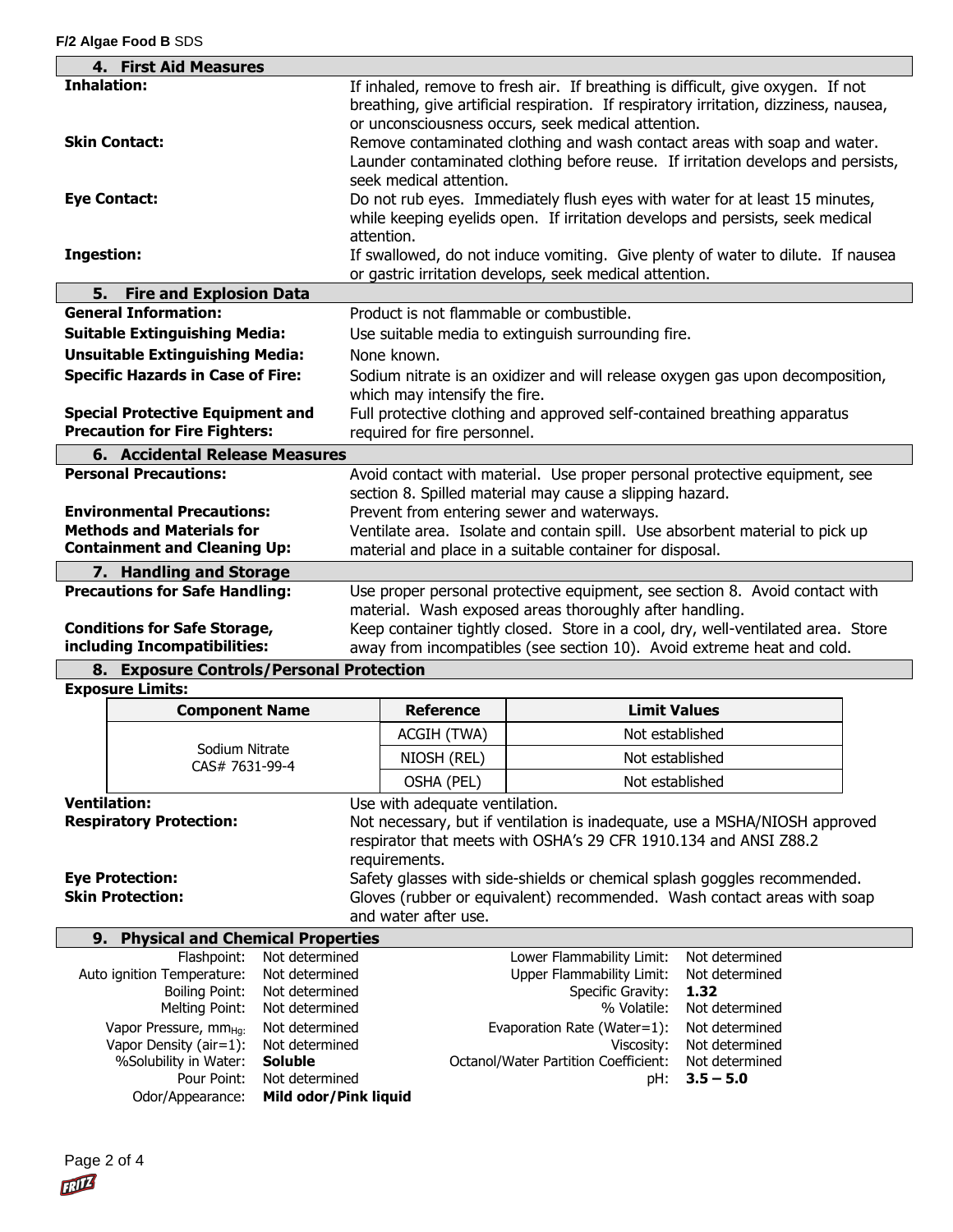**F/2 Algae Food B** SDS

| 10. Stability and Reactivity Data             |                                                                                                                                                   |                 |  |  |  |
|-----------------------------------------------|---------------------------------------------------------------------------------------------------------------------------------------------------|-----------------|--|--|--|
| <b>Chemical Stability:</b>                    | Product is stable under recommended conditions of use and storage.                                                                                |                 |  |  |  |
| <b>Possibility of Hazardous Reactions:</b>    | None known.                                                                                                                                       |                 |  |  |  |
| <b>Conditions to Avoid:</b>                   | Extreme heat and cold.                                                                                                                            |                 |  |  |  |
| <b>Materials to Avoid:</b>                    | Strong acids, strong bases, and strong reducing agents.                                                                                           |                 |  |  |  |
| <b>Hazardous Decomposition Products:</b>      | None known.                                                                                                                                       |                 |  |  |  |
| 11. Toxicological Information                 |                                                                                                                                                   |                 |  |  |  |
| <b>Routes of Exposure:</b>                    | Skin contact, eye contact, and ingestion.                                                                                                         |                 |  |  |  |
| <b>Acute Toxicity:</b>                        | No data available.                                                                                                                                |                 |  |  |  |
| <b>Skin Corrosion/Irritation:</b>             | No data available.                                                                                                                                |                 |  |  |  |
| <b>Serious Eye Damage/irritation:</b>         | No data available.                                                                                                                                |                 |  |  |  |
| <b>Respiratory/Skin Sensitization:</b>        | No data available.                                                                                                                                |                 |  |  |  |
| <b>Germ cell Mutagenicity:</b>                | No data available.                                                                                                                                |                 |  |  |  |
| <b>Carcinogenicity:</b>                       | No data available.                                                                                                                                |                 |  |  |  |
| <b>Reproductive Toxicity:</b>                 | No data available.                                                                                                                                |                 |  |  |  |
| STOT, SE:                                     | No data available.                                                                                                                                |                 |  |  |  |
| <b>STOT, RE:</b>                              | No data available.                                                                                                                                |                 |  |  |  |
| <b>Other Chronic Effects:</b>                 | No known effects from chronic exposure.                                                                                                           |                 |  |  |  |
| 12. Ecological Information                    |                                                                                                                                                   |                 |  |  |  |
| <b>Persistence and Degradability:</b>         | No data available.                                                                                                                                |                 |  |  |  |
| <b>Bio-accumulative Potential:</b>            | No data available.                                                                                                                                |                 |  |  |  |
| <b>Mobility:</b>                              | No data available.                                                                                                                                |                 |  |  |  |
|                                               |                                                                                                                                                   |                 |  |  |  |
| <b>Aquatic Toxicity:</b>                      |                                                                                                                                                   |                 |  |  |  |
| Test                                          | <b>Results</b>                                                                                                                                    | <b>Comments</b> |  |  |  |
| <b>Toxicity</b>                               | No data available                                                                                                                                 |                 |  |  |  |
| <b>13. Disposal Considerations</b>            |                                                                                                                                                   |                 |  |  |  |
| <b>Waste Disposal:</b>                        | Whatever cannot be saved for reclamation may be disposed by following local,                                                                      |                 |  |  |  |
|                                               | state, and federal regulations.                                                                                                                   |                 |  |  |  |
| <b>14. Transport Information</b>              |                                                                                                                                                   |                 |  |  |  |
| <b>US DOT:</b>                                | Not regulated.                                                                                                                                    |                 |  |  |  |
| <b>IATA:</b>                                  | Not regulated.                                                                                                                                    |                 |  |  |  |
| IMDG:                                         | Not regulated.                                                                                                                                    |                 |  |  |  |
| 15. Other Regulatory Information              |                                                                                                                                                   |                 |  |  |  |
| <b>Inventory Status:</b>                      | Not listed with TSCA.                                                                                                                             |                 |  |  |  |
| <b>US Regulations:</b>                        |                                                                                                                                                   |                 |  |  |  |
| SARA 302 EHS Chemicals:                       | This material does not contain any SARA extremely hazardous substances.                                                                           |                 |  |  |  |
| SARA (311/312) Hazard Categories:             | No hazards listed.                                                                                                                                |                 |  |  |  |
| <b>SARA 313:</b>                              | This material does not contain any SARA 313 chemicals.                                                                                            |                 |  |  |  |
| EPA CERCLA/Superfund Reportable               |                                                                                                                                                   |                 |  |  |  |
|                                               |                                                                                                                                                   |                 |  |  |  |
| Spill Quantity:<br>California Proposition 65: | This material does not contain any CERCLA regulated chemicals.<br>This product does not contain any chemicals known to the State of California to |                 |  |  |  |
|                                               | cause cancer, birth defects, or any other reproductive harm.                                                                                      |                 |  |  |  |